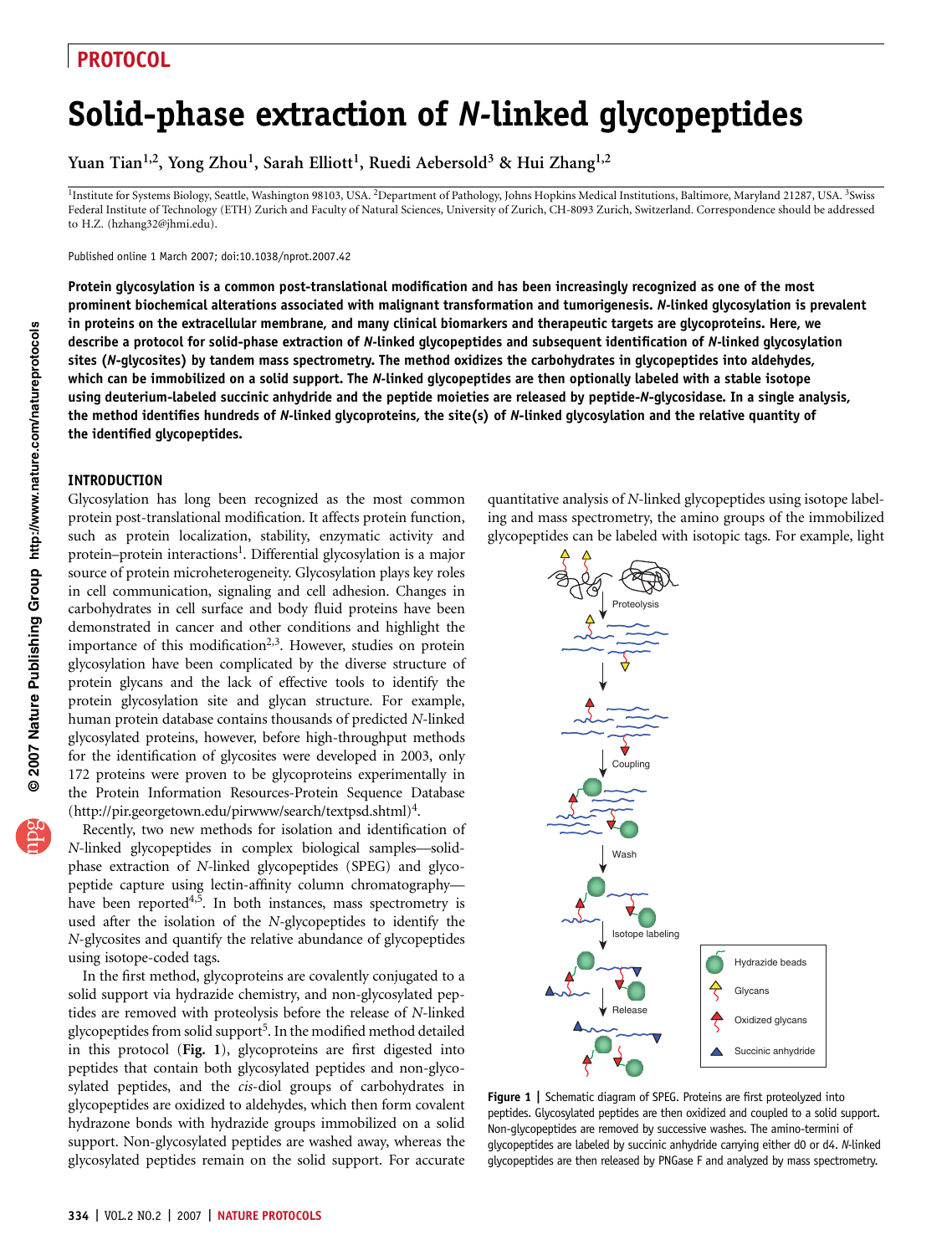(d0, containing no deuteriums) or heavy (d4, containing four deuteriums) forms of succinic anhydrides can be used to label the glycopeptides isolated from two biological samples. Last, the formerly N-linked glycosylated peptides are released from the solid phase using peptide-N-glycosidase F (PNGase F). PNGase F treatment also results in the conversion of the glycosylated asparagines to aspartic acids, thus generating a 1 U mass shift at the site of glycosylation, which is detectable using a high-accuracy mass spectrometer and is diagnostic for the glycosylation site. Therefore, in a single analysis, the method identifies N-linked glycosylated proteins, the site(s) of N-linked glycosylation and the relative quantity of the identified glycopeptides via stable isotope tagging.

In the second approach, glycopeptides are immobilized by lectin column-mediated affinity capture. After elution of glycopeptides from lectin column, peptide-N-glycosidase is then used to release the N- glycopeptides and the resulting peptides are subjected to mass spectrometry to identify the N-linked glycopeptides and sites of glycosylation<sup>4</sup>. For glycopeptide capture using hydrazide chemistry, peptides containing either N-linked or O-linked oligosaccharides are conjugated to a solid support covalently. Non-glycosylated peptides can be removed by extensive washing before the release of glycopeptides; therefore, the glycopeptides can be specifically enriched (over 90% enrichment<sup>6</sup>). The specific release of different types of glycopeptides from solid support can be achieved by varying glycosidases or chemicals. For glycopeptide capture using a lectin affinity column, glycopeptides containing certain glycan structures can be selectively enriched by using different types of lectin affinity chromatography. The specificity and reproducibility may not be easily controlled due to affinitive capture of glycopeptides.

Extracellular proteins, such as proteins expressed on the cell surface or secreted from the cell, are exposed to extracellular environments such as surrounding tissue, blood or other body fluids. Such proteins are thus the most easily accessible for diagnostic and therapeutic purposes. If present in easily accessible body fluids such as blood plasma or cerebrospinal fluid, they are also preferred candidates for protein biomarkers. However, the challenge faced by all proteomic methods for the analysis of body fluids is the peculiar properties of these samples. The proteome of most body fluids is complex, consisting minimally of tens of thousands of different protein species and exhibiting a high dynamic range in protein concentration. These proteomes are also dominated by a few highly abundant proteins<sup>7</sup>, and as a result, most proteomic analyses of body fluids detect only a limited number of highly abundant proteins. Although the dynamic range of protein abundances in tissues or cells is not as large as it is in body fluids, a similar situation is still observed: proteomic analyses detect only the most abundant protein subset, comprised mostly of structural intracellular proteins. Glycosylation, especially N-linked glycosylation, is a common modification of proteins that are exposed to an extracellular environment<sup>8</sup>. Therefore, selective isolation of N-linked glycopeptides enriches tissue and body fluid proteomes for extracellular proteins. In addition, the number of N-linked glycosylation sites in the human extracellular proteome is modest and is identifiable with current proteomic technology. For example, N-glycosites, which generally contain the N-X-S/T sequence motif (where X denotes any amino acid except proline) $9$ , are found in just 3% of tryptic peptides from the entire human proteome; yet they represent the majority of extracellular proteins (over 70%) (see ref. 10). Therefore, targeted analysis of  $N$ -glycosites significantly increases the sensitivity for low-abundance glycoproteins by reducing the number of detectable peptides at each targeted mass range.

Although the analysis of N-linked glycopeptides reduces sample complexity and peptide redundancy and is therefore beneficial for achieving higher coverage of the proteome per analysis, it is also apparent that it leads to the loss of some, potentially important information. First, non-glycosylated proteins are transparent to this system. Second, the availability of a few N-glycosites per protein increases the challenge of identifying the corresponding protein. Third, tryptic peptides that are too short or too long to fall within the detection range of the mass spectrometer will not be identified, although this last limitation may be overcome, at least in part, by the use of proteases with cleavage specificities different from that of trypsin. Fourth, removal of oligosaccharides from the N-linked glycopeptides before their analysis only identifies the N-glycosite, whereas the glycan structure attached to the site is not being analyzed. Finally, releasing formerly N-linked glycopeptides from their attached oligosaccharide coalesces different oligosaccharide structures into a single peptide sequence-specific signal, thus obfuscating glycosylation changes owing to oligosaccharide structure alteration<sup>2</sup>.

SPEG has been successfully applied to the quantitative analysis of glycopeptides from complex mixtures, including serum/plasma and other body fluids<sup>5,6,11-15</sup>, the detection of glycoproteins secreted or shed into the culture medium by cells, the detection of membrane proteins and cell-surface proteins from cells and tissues<sup>16,17</sup> and for comparing glycoproteins in the extracellular matrix of normal and disease tissues<sup>18</sup>. Several high-abundance plasma proteins including the most abundant plasma protein, albumin, do not appear to contain any N-glycosites and are therefore transparent to the method, allowing for more efficient identification and quantification of the lower abundance glycoproteins in blood<sup>6</sup>. By combining quantitative analysis of  $N$ -glycosites with methods that determine relative protein changes in different proteomes, such as the cysteine tagging method<sup>19</sup>, the occupancy of individual N-glycosites and changes therein can also be determined. This is of particular interest in studies in which changes of glycosylation occupancy are suspected, as exemplified by patients with type I congenital disorders of glycosylation, in which the N-linked glycosylation pathway is deficient<sup>20</sup>. Using this method, we have identified thousands of  $N$ -glycosites from different tissues, plasma and other body fluids, and established a database (http:// www.unipep.org) as a public resource for glycoprotein analysis<sup>10</sup>.

#### MATERIALS **REAGENTS**

.Hydrazide resin: Affi-Prep beads (Bio-Rad Laboratories)

<sup>.</sup>Sodium periodate: make 100 mM in water before usage (21 mg in 1 ml of water)  $\triangle$  CRITICAL This reagent is light sensitive.

<sup>.</sup>Tris (2-carboxyethyl) phosphine: make 120 mM stock in water (Pierce, molecular weight=286.65, 34.4 mg in 1 ml of water)<br>
• Iodoacetamide: make 160 mM solution in water just before use (30 mg/ml

in water, light sensitive)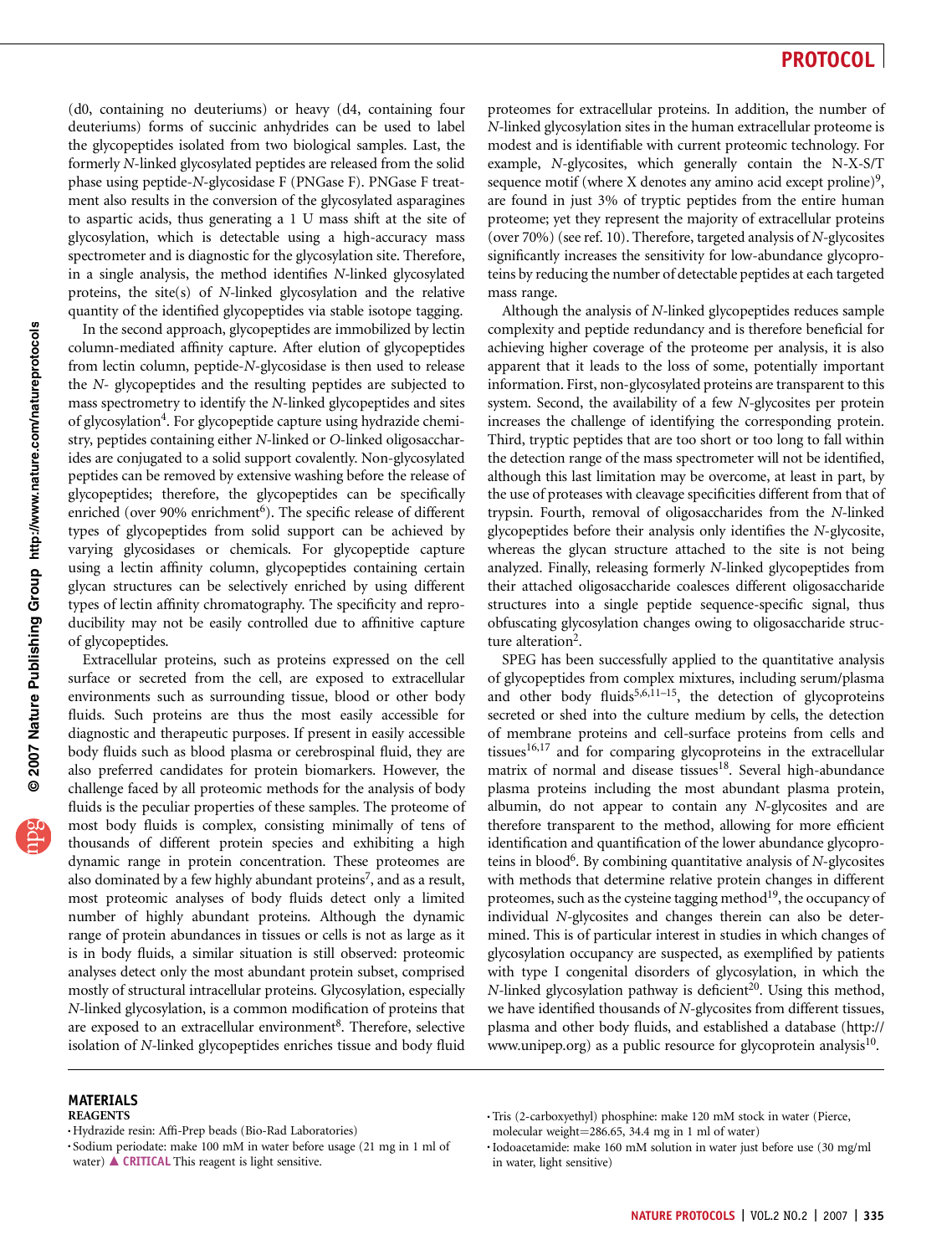- .Potassium phosphate buffer: 100 mM, pH 8.0
- · Ammonium bicarbonate (NH<sub>4</sub>HCO<sub>3</sub>): 0.1 M solution pH 8.3; make up fresh
- $\cdot$  Denaturing buffer: 8 M urea in 0.4 M NH<sub>4</sub>HCO<sub>3</sub> with 0.1% (wt/vol) SDS  $\cdot$  Sodium chloride: 1.5 M
- 
- .SDS stock solution: 10% (wt/vol)
- · Standard peptide: 1 µM angiotensin I peptide in water (Sigma-Aldrich, cat. no. A9650) and  $1 \mu M$  of neurotensin peptide in water (Sigma-Aldrich, cat. no. A6383)
- .Hydrochloric acid (HCl): 5 N
- .Acetic acid: 0.4% (vol/vol)
- .PNGase F (New England Biolabs)
- .Sequencing grade trypsin (Promega)
- .Acetonitrile (ACN)
- .BCA Protein Assay Kit (Pierce)
- .Methanol
- .SDS–PAGE gels
- .0.1% Trifluoroacetic acid (TFA) (vol/vol)
- .HPLC solution A: 0.1% (vol/vol) formic acid in water
- .HPLC solution B: 0.1% (vol/vol) formic acid in ACN
- .Succinic-d0-anhydride (Sigma)
- .Succinic-d4-anhydride: C/D/N Isotopes (Pointe-Claire)
- $\boldsymbol{\cdot}$ Isotopic labeling solution: 2 mg ml $^{-1}$  of succinic anhydride in
- dimethylformamide (DMF)/pyridine/H<sub>2</sub>O=50/10/40 (v/v/v) . Software for sequence assignment from tandem mass spectrum: SEQUEST<sup>21</sup>
- 
- .Software for statistical evaluation of peptide sequence assignment:
- PeptideProphet<sup>22</sup> EQUIPMENT
- .Tube rocker
- 
- .SpeedVac

.C18 1cc SepPak columns (Waters)

- .Vial: Glass vials with polyethylene snap cap (Waters)
- .HPLC: HP1100 (Agilent Technologies)
- .Sonicator
- .LCQ or LTQ ion-trap mass spectrometer (Thermo Finnigan)
- .Quadrupole-time-of-flight (electrospray ionization (ESI)-qTOF) mass spectrometer (Waters)
- .Peptide cartridge packed with Magic C18 (Michrom Bioresources) .FAMOS autosampler (DIONEX)
- Microcapillary HPLC column: 10 cm × 75 µm i.d. packed with Magic C18 resin (5  $\mu$ m, 100 Å; Michrom Bioresources)

#### EQUIPMENT SETUP

LC-MS-MS/MS Peptides are injected into a peptide cartridge packed with Magic C18 using a FAMOS autosampler and then passed through a 10 cm  $\times$ 75 µm i.d. microcapillary HPLC column packed with Magic C18 resin. The eluting peptides are directly ionized by ESI and tandem mass spectra (MS/MS) are acquired by data-dependent MS/MS mode (a full-scan mass spectrum is followed by a tandem mass spectrum), where the precursor ion is selected ''on the fly'' from the previous scan. A selected precursor is placed in a list and dynamically excluded for 3 min from further fragmentation.

HPLC A linear gradient of ACN from 5% (vol/vol) to 32% (vol/vol) over 100 min at a flow rate of  $\sim$  300 nl min<sup>-1</sup> is applied for reverse-phase liquid chromatography using an HP1100 solvent delivery system. HPLC gradient:

| Time (min)  | % B       |
|-------------|-----------|
| $0 - 5$     | 5         |
| $5 - 105$   | $5 - 32$  |
| 105-115     | $32 - 80$ |
| $115 - 125$ | 80        |
| 125-135     | $80 - 5$  |

#### **PROCEDURE**

#### Digestion of proteins to peptides

1| Extract proteins from a variety of biological samples in denaturing buffer (Fig. 2). For plasma proteins or other protein samples with a protein concentration of more than 5 mg ml<sup>-1</sup>, dilute the sample at least ten times with denaturing buffer (final protein concentration is less than 5 mg m $L^{-1}$ ). For proteins from other body fluids or cell culture medium with protein concentration less than 5 mg ml<sup>-1</sup>, add solid urea, ammonium bicarbonate and 10% SDS stock solution directly to the samples to prepare a denaturing buffer containing 8 M urea,  $0.4$  M NH<sub>4</sub>HCO<sub>3</sub> and 0.1% SDS. For extraction of protein from cells, harvest 10<sup>7</sup> cells in 1 ml of denaturing buffer. For extraction of proteins from solid tissue, frozen tissue (100 mg) is sliced into 1–3 mm<sup>3</sup> thick pieces and incubated in 1 ml of urea buffer for 2–3 min with vortexing.

**2** Sonicate samples for 6 min at 4  $\degree$ C with a probe sonicator to homogenize protein samples.

3| Determine protein concentration with BCA protein assay, and take 1 mg of proteins from crude extract for each SPEG. More protein can be used for larger scale glycopeptide

preparations if reagent amounts are scaled appropriately.

4| Add Tris (2-carboxyethyl) phosphine to a final concentration of 10 mM and incubate samples at 60  $\degree$ C for 60 min.

5| Add iodoacetamide solution to a final concentration of 12 mM and incubate at room temperature (20 $\degree$ C) in the dark for 30 min.

 $\triangle$  CRITICAL STEP Denature proteins to ensure complete digestion of proteins to peptides.

6| Dilute proteins with phosphate buffer to reduce the urea concentration to less than 2 M and save  $\sim$  1 µg of protein to check on SDS–PAGE.

**7** Add 20  $\mu$ g of trypsin and digest samples at 37  $\degree$ C for 4 h with gentle shaking.

**E** PAUSE POINT Digestion can be left overnight at 37  $\degree$ C.



Figure 2 | Schematic diagram of extraction of N-linked glycopeptides from a variety of biological samples followed by SPEG.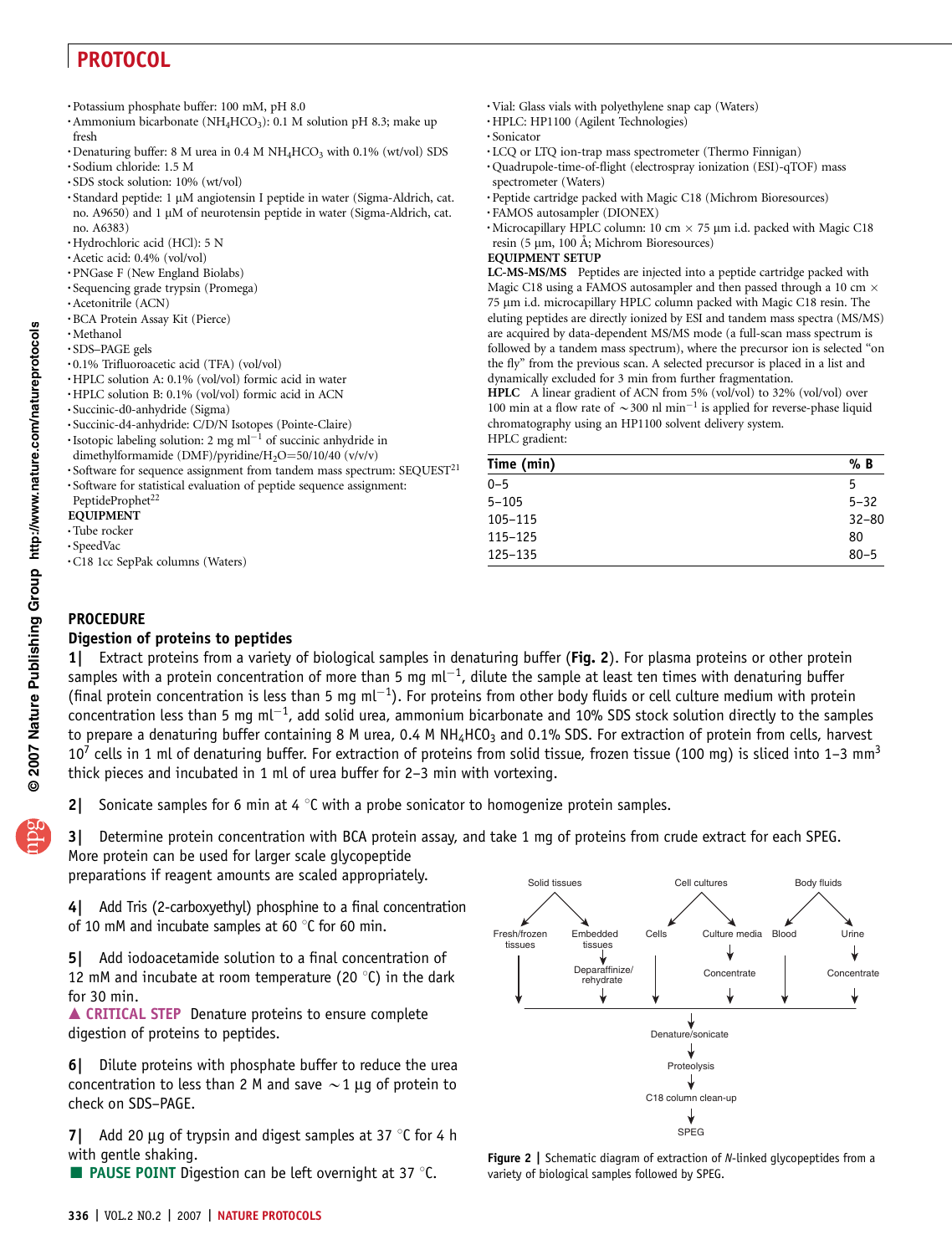8| Remove undigested materials by centrifugation at 12,000g for 10 min.

9| Analyze  $\sim$  1 µg of peptides after digestion and the saved  $\sim$  1 µg of protein from Step 6 by SDS–PAGE to check the degree of completion of tryptic digestion.

▲ CRITICAL STEP Digest proteins completely for high specificity and yield of glycopeptide. If digestion is not complete, another batch of enzyme can be added, and digest samples for an additional 4 h at 37  $\degree$ C.

**PAUSE POINT** Digested peptides can be stored frozen at  $-20$  °C for several weeks.

? TROUBLESHOOTING

## Coupling of glycopeptides to solid support

10| Add 10  $\mu$ l of 5 N HCl to digested peptides (check pH  $\leq$ 3).

11| Condition C18 SepPak column by washing C18 column twice with 1 ml of 0.1% TFA in 50% ACN and then twice with 1 ml 0.1% TFA.

12| Load the sample onto the conditioned C18 SepPak column.

13| Wash the C18 SepPak column three times with 1 ml of 0.1% TFA and elute the peptides twice with 0.2 ml of 0.1% TFA in 50% ACN.

**14** Add 45 µl of sodium periodate to each sample. Incubate samples in dark at 4  $\degree$ C for 1 h (10 mM final sodium periodate concentration).

15| Add 3.6 ml of 0.1% TFA to the sample.

16| Condition C18 SepPak column by washing C18 column twice with 1 ml of 0.1% TFA in 50% ACN and then twice with 1 ml 0.1% TFA.

17| Load the sample onto the conditioned C18 SepPak column.

18| Wash the C18 SepPak column three times with 0.1% TFA and elute the peptides twice with 0.2 ml of 80% ACN with 0.1% TFA.

19| Prepare 25 µl of pure hydrazide resin (50 µl of 50% slurry) per sample, spin the resin briefly (3,000 r.p.m. for 30 s) and remove the solution from the resin. Wash hydrazide resin by resuspending the resin in 1 ml of deionized water and removing water after brief spinning.

20| Add the oxidized peptides to the hydrazide resin and conjugate the glycopeptides at room temperature by mixing for a minimum of 3 h.

**PAUSE POINT** Coupling can be left overnight at room temperature and immobilized glycopeptides on solid support can be stored at 4  $\degree$ C for up to a month.

#### Labeling of N-linked glycopeptides with stable isotope tags

21 To detect quantitative changes of N-linked glycopeptides from two biological samples using isotopic labeling and mass spectrometry, wash the resin three times each with 800  $\mu$ l of 1.5 M NaCl, water and DMF/pyridine/H<sub>2</sub>O=50/10/40 (v/v/v). Remove the supernatant by spinning at 2,500g for 5 min at each wash.

22| Resuspend the resin in 25 µl of DMF/pyridine/H<sub>2</sub>O=50/10/40 (v/v/v) and spike in 1 µl of a standard peptide with a free  $\alpha$ -amino group (angiotensin I peptide) and 1 µl of standard peptide with a free  $\varepsilon$ -amino group in lysine (Neurotensin peptide).

23| Add light (d0) succinic anhydride solution to one biological sample and heavy (d4) isotope-labeled succinic anhydride solution to the second of the two samples being compared. The final concentration of succinic anhydride is 100  $\mu$ M and the samples are incubated at room temperature (20 $\degree$ C) for or 1 h.

▲ CRITICAL STEP Check the completion of peptide labeling by monitoring the mass shift of the standard peptide by mass spectrometry. Complete conversion of standard peptides to modified peptides (100 mass unit addition for labeling with light succinic anhydride and 104 mass unit addition for labeling with heavy succinic anhydride) is expected for complete labeling reactions. If necessary, incubate samples for another hour with an additional aliquot of succinic anhydride solution.

#### Releasing formerly N-glycosites from solid support

24| Wash the resin three times each with 800 µl of DMF, water and ammonium bicarbonate buffer. Remove the supernatant by spinning at  $2,500q$  for 5 min at each step.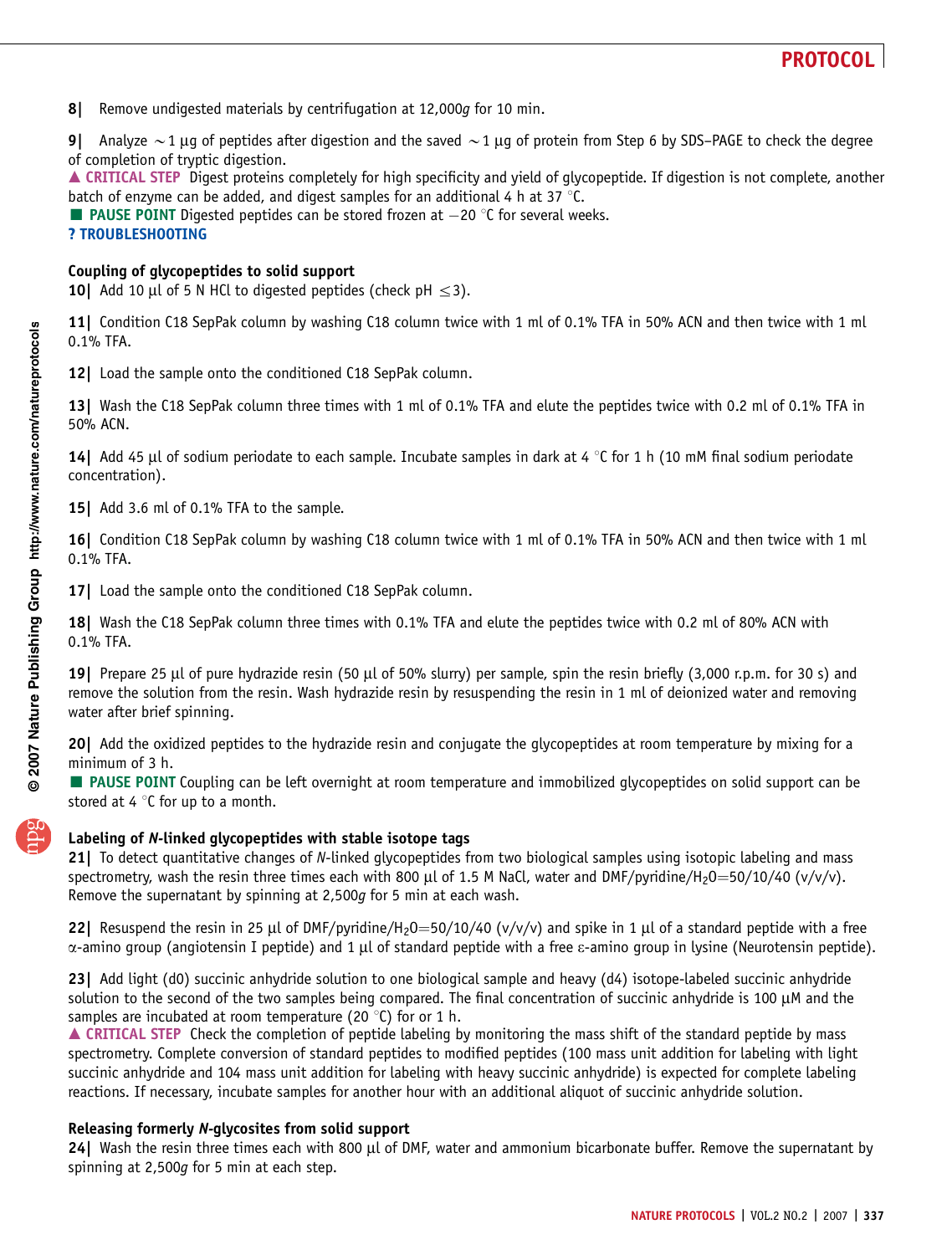**25** Resuspend the resin in 25 µl ammonium biocarbonate buffer, add 3 µl of PNGase F (500 U µl<sup>-1</sup>) and incubate at 37 °C for 4 h with mixing.

26 Transfer the supernatant to a glass vial and wash the hydrazide resin twice with 100  $\mu$ l of ammonium bicarbonate buffer.

- 27| Combine the washes with the supernatant and purify the peptides with C18 SepPak column as described in Steps 10–13.
- **28** Dry the released glycopeptides in the glass vial within a SpeedVac in room temperature (20 °C) until complete dryness.

29 | Dissolve peptides in 20  $\mu$ l of 0.4% acetic acid for mass spectrometry analysis (5  $\mu$ l can be used in each analysis). **E** PAUSE POINT Released peptides can be stored at  $-20$  °C.

## Identification of peptides by mass spectrometry

30| Analyze peptides using LCQ or LTQ ion-trap mass spectrometer or ESI qTOF mass spectrometer according to the standard practices and manufacturers' instructions<sup>6</sup>.

31| Search MS/MS spectra against a protein database using the SEQUEST software<sup>21</sup>. The database search parameters are set to the following modifications: carboxymethylated cysteines, oxidized methionines, succinic anhydride modified amino-termini and lysines, and a (PNGase F-catalyzed) conversion of Asn to Asp that occurs at the original site of carbohydrate attachment to the peptide/protein (i.e., the N-glycosite). No other constraints are included for database searches.

32| Statistically analyze database search results using PeptideProphet, which effectively computes a probability for the likelihood of each identification being correct (on a scale of 0–1) in a data-dependent fashion<sup>22</sup>. A PeptideProphet probability score of  $\geq$  0.9 is used as a filter to remove low-probability peptide identifications. As it is known that the majority of N-linked glycosylation occurs at a consensus N-X-S/T sequon (where X is any amino acid except proline)<sup>9</sup>, the assigned peptide sequences from Step 31 are additionally filtered to remove non-motif-containing peptides. Finally, peptide sequences are analyzed with respect to individual unique N-X-S/T sequons such that overlapping sequences containing the same N-X-S/T sequon (i.e., redundant N-linked glycopeptides for the same N-glycosite) are resolved in favor of those peptide sequences that contained the greater number of tryptic cleavage termini.

#### ? TROUBLESHOOTING

#### **• TIMING**

Steps 1–9: up to 1 day Steps 10–20: up to 1 day Steps 21–29: up to 1 day Steps 30–32: up to 1 day

#### ? TROUBLESHOOTING

Troubleshooting advice can be found in Table 1.

| TABLE 1   Troubleshooting table. |  |
|----------------------------------|--|
|----------------------------------|--|

| Problem                                                                     | Possible reason                                                                                                              | <b>Solution</b>                                                                                                                                            |
|-----------------------------------------------------------------------------|------------------------------------------------------------------------------------------------------------------------------|------------------------------------------------------------------------------------------------------------------------------------------------------------|
| Step 9: Incomplete trypsin<br>digestion                                     | Incomplete denaturation of proteins owing<br>to low urea concentration (urea should be at<br>least 6 M in denaturing buffer) | Add additional urea to the denaturing solution, and<br>repeat denaturation and digestion step                                                              |
|                                                                             | Urea concentration is higher than 2 M in<br>trypsin digestion solution<br>Protease inhibitors present in sample              | Dilute the sample with phosphate buffer after protein<br>denaturation and add additional trypsin<br>Precipitate proteins and dissolve proteins in 8 M urea |
|                                                                             | sources                                                                                                                      | buffer, repeat the digestion                                                                                                                               |
| Step 32: None or few<br>glycopeptides identified                            | Incomplete trypsin digestion                                                                                                 | Check the efficiency of tryptic digestion using<br>SDS-PAGE described in Step 9                                                                            |
|                                                                             | Insufficient coupling                                                                                                        | Interfering compounds such as amine-containing<br>chemicals, present in the coupling solution in Step 20                                                   |
| Step 32: low specificity, identified<br>peptides containing high percentage | Incomplete trypsin digestion                                                                                                 | Check the efficiency of tryptic digestion using<br>SDS-PAGE described in Step 9                                                                            |
| of non-glycopeptides                                                        | Insufficient washing                                                                                                         | Make sure all the hydrazide resin is completely<br>suspended for each wash                                                                                 |